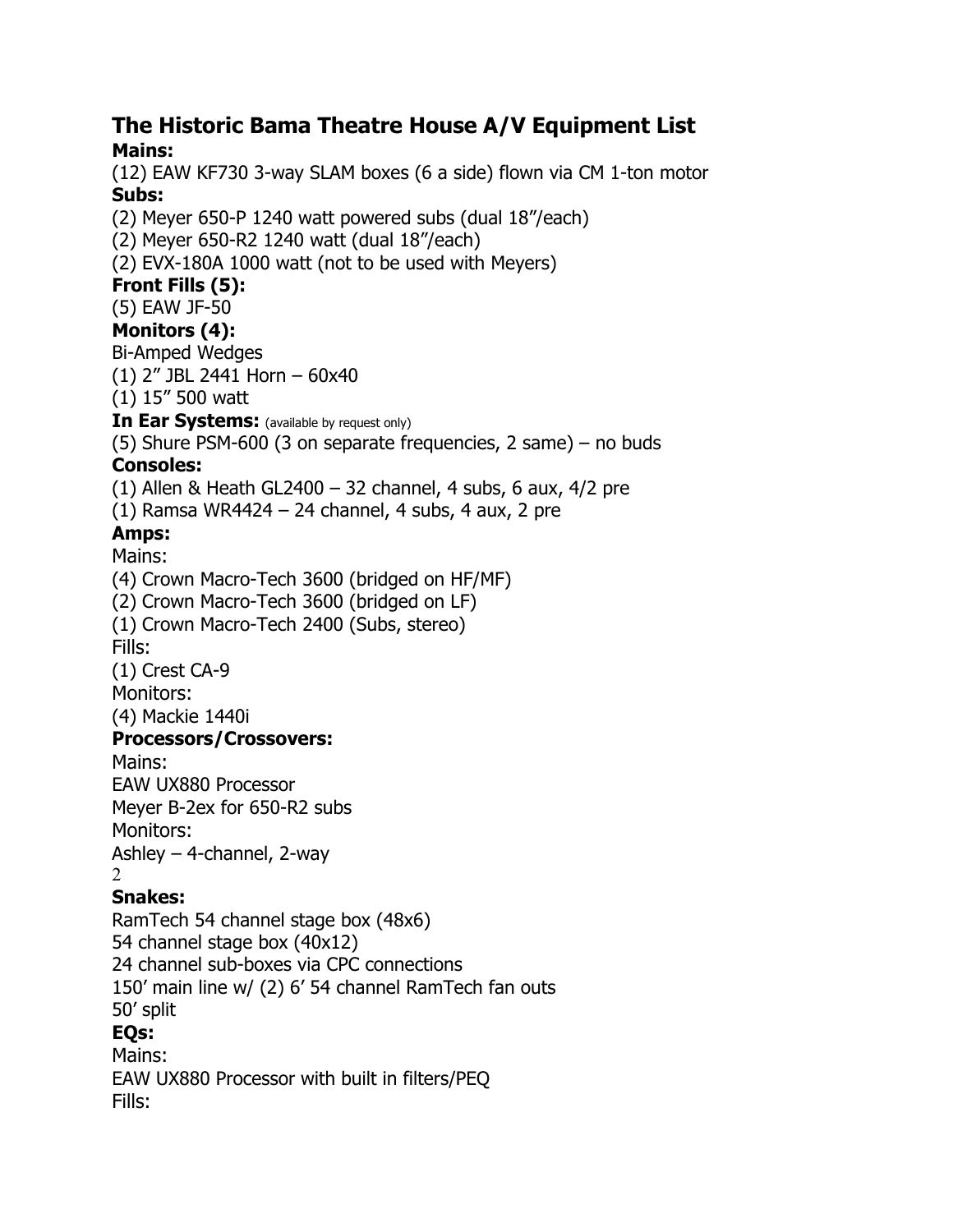DBX DriveRack 260 (graphic and parametric available) Monitors:

(4) Ashley GQX-3102 –  $1/3$  Octave, 2 channels

# **FoH Outboard Gear:**

(2) DBX 1066 Compressor/Limiters – 2 channel

- (1) Presonus Compress/Limiter 2 channel
- (1) T.C. Electronic D-Two Delay (delay, multi-tap, chorus)
- (2) T.C. Electronic M-One XL Effect Unit (dual channel processor verb, etc)

# **Microphones/DIs:**

- (12) Shure SM-57
- (7) Shure SM-58
- (1) Shure LX4 Series Wireless Handheld
- a. SM-58 capsule
- b. Beta 87 capsule
- (1) Shure ULX-P Series Wireless Handheld
- a. Beta 87 capsule
- (1) Audio-Technica 1031 2-channel Wireless Mic System
- a. Lapel mic AT31 element
- b. ¼" connection
- (1) AKG C414-TL II (piano, overheads, etc)
- (2) Shure Beta 52A (kick, bass cabinet)
- (1) Shure Beta 91 (kick)
- (2) Shure Beta 98D/S (toms)
- (2) AKG C451 (hi-hat)
- (2) Audio-Technica AT-4041 (overheads)
- (1) EV PL-20 (kick, bass cabinet)
- (2) AKG 409 (toms)
- (1) Sennheiser MD-409 U3 Vintage (guitar)
- (3) Whirlwind Direct2 2 channel DI
- (1) Whirlwind Director  $-1$  channel DI
- (2) DBX Active Direct Boxes

#### 3 **Mic Stands:**

- (4) Ultimate w/ clutch w/ round base
- (2) Ultimate w/ clutch w/ split base
- (4) Round base
- (4) Tripod base
- (5) Short instrument stands (two dedicated boom)
- (5) Telescopic Boom Arms
- (3) Boom Arms

# **Playback:**

(1) Tascam CD-001 PRO CD-Player

# **Atmospherics:**

(1) LeMaitre Radiance Hazer touring pack (DMX controlled with Versa fan)